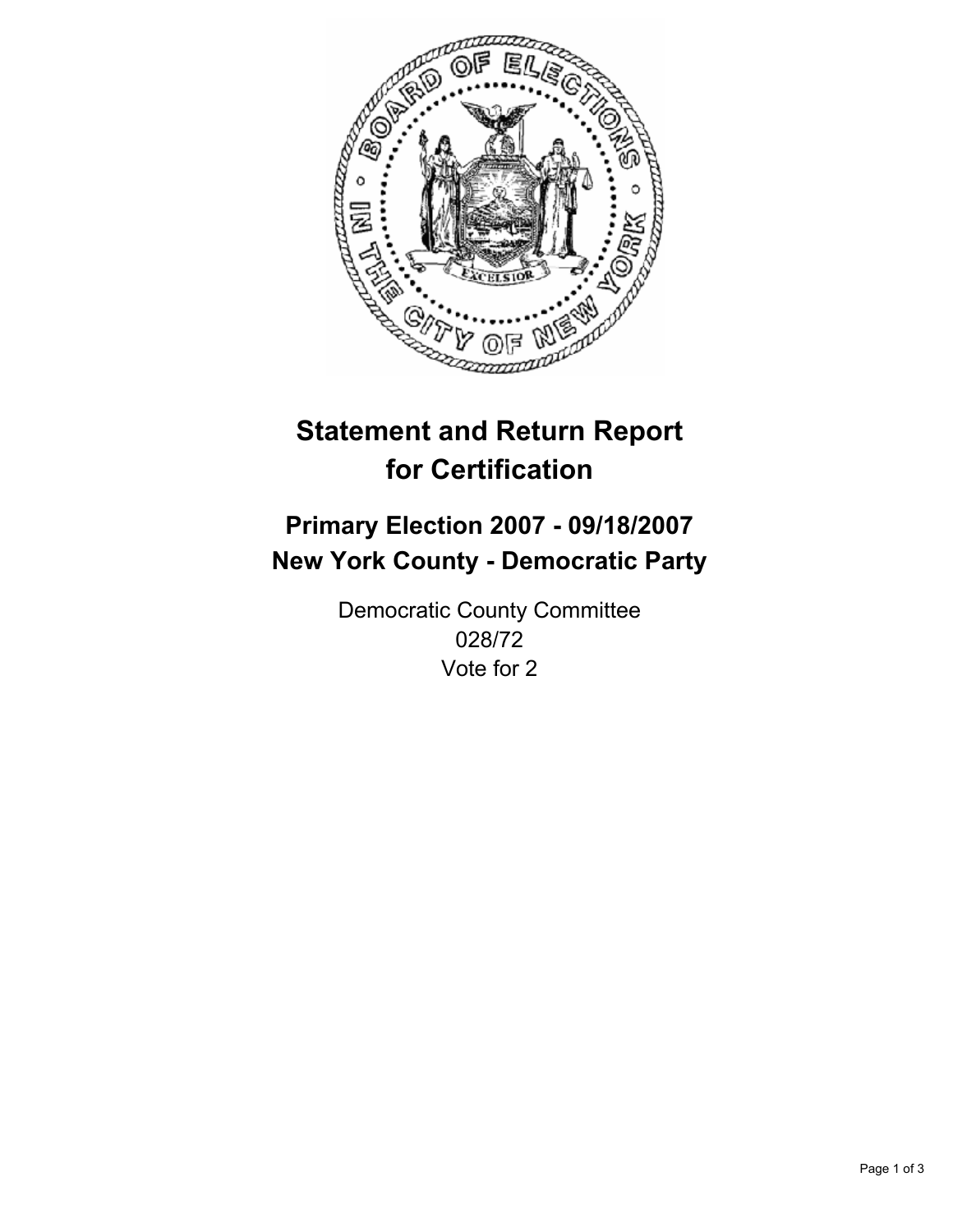

#### **Assembly District 72**

| <b>EMERGENCY</b>       | C  |
|------------------------|----|
| ABSENTEE/MILITARY      |    |
| AFFIDAVIT              | 0  |
| CRISTOBAL CARELA       | 14 |
| <b>MILAGROS MEDINA</b> | 35 |
| <b>BELGICA MEDINA</b>  | 21 |
| <b>ANTONIO NUNEZ</b>   | 12 |
| <b>Total Votes</b>     | 82 |